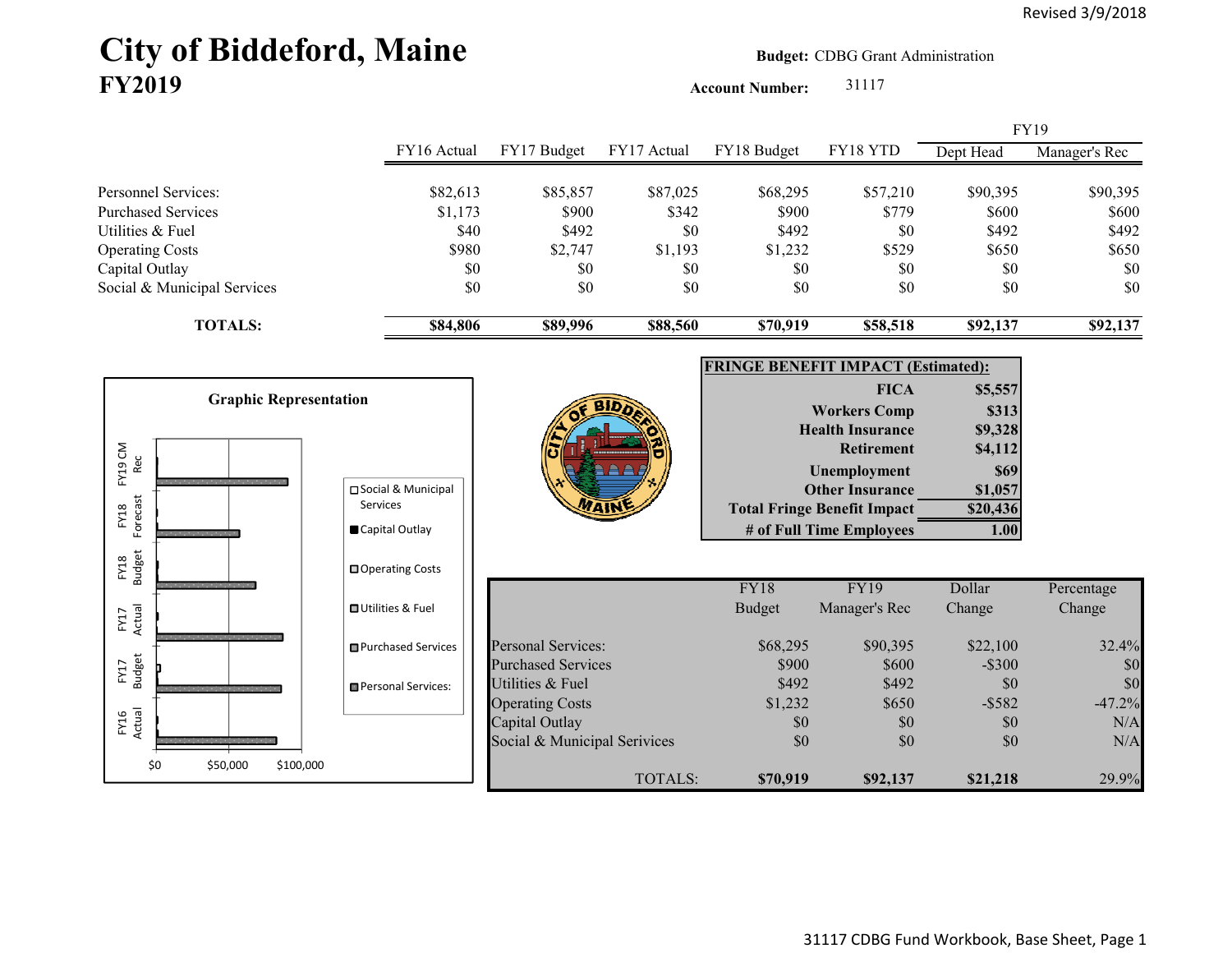Personnel Services

| Account          |                                    | <b>FY16</b> | <b>FY17</b>   | <b>FY17</b> | <b>FY18</b>   | <b>FY18</b>  | <b>FY19</b> |           |
|------------------|------------------------------------|-------------|---------------|-------------|---------------|--------------|-------------|-----------|
| Number           | Description                        | Actual      | <b>Budget</b> | Actual      | <b>Budget</b> | YTD 02/28/18 | Dept Head   | Mgr's Rec |
|                  |                                    |             |               |             |               |              |             |           |
|                  | 60102 Mid Mgmt Hrly Employee Wa    | \$66,173    | \$66,564      | \$67,366    | \$67,361      | \$44,373     | \$68,528    | \$68,528  |
|                  | 60201 FICA/Medicare-ER Share Exp   | \$5,221     | \$5,398       | \$5,244     | \$0           | \$3,604      | \$5,557     | \$5,557   |
|                  | 60203 457 Plan-Employer Share Exp  | \$3,561     | \$3,994       | \$4,042     | \$0           | \$2,819      | \$4,112     | \$4,112   |
|                  | 60210 HPHC Ins Employer Share Ex   | \$6,777     | \$7,895       | \$6,938     | \$0           | \$4,953      | \$9,328     | \$9,328   |
|                  | 60212 S-T Disability ER Share Exp  | \$27        | \$30          | \$28        | \$0           | \$3          | \$30        | \$30      |
|                  | 60213 L-T Disability ER Share Exp  | \$217       | \$240         | \$254       | \$0           | \$174        | \$247       | \$247     |
|                  | 60216 Delta Dental ER Share        | \$0         | \$0           | \$0         | \$0           | \$0          | \$0         | \$0       |
|                  | 60217 RHSA Plan ER Share           | \$0         | \$780         | \$663       | \$0           | \$537        | \$780       | \$780     |
|                  | 60251 Conferences/Training Expense | \$0         | \$150         | \$0         | \$150         | \$0          | \$1,000     | \$1,000   |
|                  | 60252 Travel/Mileage Expense       | \$231       | \$150         | \$819       | \$150         | \$98         | \$150       | \$150     |
|                  | 60253 Food/Lodging Expense         | \$81        | \$200         | \$532       | \$200         | \$0          | \$200       | \$200     |
|                  | 60256 Dues/Memberships Expense     | \$35        | \$126         | \$810       | \$126         | \$585        | \$150       | \$150     |
|                  | 60370 Workers Comp Insurance Exp   | \$290       | \$330         | \$330       | \$308         | \$66         | \$313       | \$313     |
| Totals           |                                    | \$82,613    | \$85,857      | \$87,025    | \$68,295      | \$57,210     | \$90,395    | \$90,395  |
|                  |                                    |             |               |             |               |              |             |           |
|                  | <b>Purchased Services</b>          |             |               |             |               |              |             |           |
| Account          |                                    | <b>FY16</b> | <b>FY17</b>   | <b>FY17</b> | <b>FY18</b>   | <b>FY18</b>  | <b>FY19</b> |           |
| Number           | Description                        | Actual      | <b>Budget</b> | Actual      | Budget        | YTD 02/28/18 | Dept Head   | Mgr's Rec |
|                  |                                    |             |               |             |               |              |             |           |
|                  | 60314 Public Services Contracted   | \$0         | \$0           | \$0         | \$0           | \$0          | \$0         | \$0       |
|                  | 60320 Advertising                  | \$1,117     | \$800         | \$264       | \$800         | \$748        | \$500       | \$500     |
|                  | 60325 Postage/Shipping Expense     | \$57        | \$100         | \$78        | \$100         | \$30         | \$100       | \$100     |
| Totals           |                                    | \$1,173     | \$900         | \$342       | \$900         | \$779        | \$600       | \$600     |
| Utilities & Fuel |                                    |             |               |             |               |              |             |           |
|                  |                                    |             |               |             |               |              |             |           |
| Account          |                                    | <b>FY16</b> | <b>FY17</b>   | <b>FY17</b> | <b>FY18</b>   | <b>FY18</b>  | <b>FY19</b> |           |
| Number           | Description                        | Actual      | <b>Budget</b> | Actual      | Budget        | YTD 02/28/18 | Dept Head   | Mgr's Rec |
|                  | 60402 Phone/Celular/Paging Exp     | \$40        | \$492         | \$0         | \$492         | \$0          | \$492       | \$492     |
| Totals           |                                    | \$40        | \$492         | \$0         | \$492         | \$0          | \$492       | \$492     |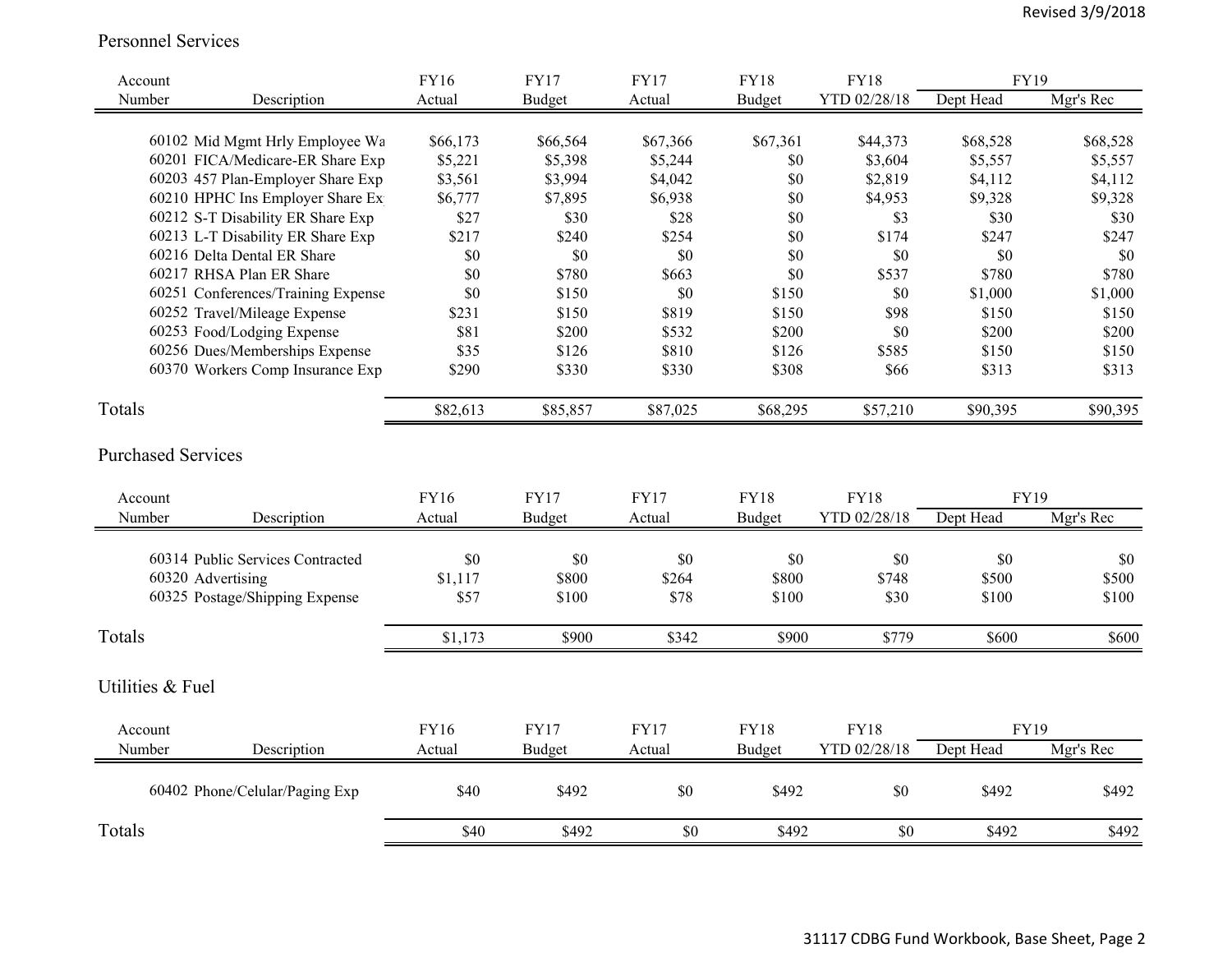## Other Operating Costs

| Account |                                   | <b>FY16</b> | <b>FY17</b> | <b>FY17</b> | <b>FY18</b> | <b>FY18</b>  | FY19      |           |
|---------|-----------------------------------|-------------|-------------|-------------|-------------|--------------|-----------|-----------|
| Number  | Description                       | Actual      | Budget      | Actual      | Budget      | YTD 02/28/18 | Dept Head | Mgr's Rec |
|         |                                   |             |             |             |             |              |           |           |
|         | 60500 Admin/Office Supp/Eqt Non-C | \$286       | \$400       | \$458       | \$400       | \$248        | \$400     | \$400     |
|         | 60501 Operating Supp/Eqt Non-Cap  | \$615       | \$100       | \$735       | \$100       | \$281        | \$100     | \$100     |
|         | 60502 Printing & Copying Expense  | \$79        | \$150       | \$0         | \$150       | \$0          | \$150     | \$150     |
|         | 60797 Miscellaneous Expense       | \$0         | \$2,097     | \$0         | \$582       | \$0          | \$0       | \$0       |
|         | 60798 Contingency                 | \$0         | \$0         | \$0         | \$0         | \$0          | \$0       | \$0       |
|         | 60799 Transfer Out to Other Funds | \$0         | \$0         | \$0         | \$0         | \$0          | \$0       | \$0       |
| Totals  |                                   | \$980       | \$2,747     | \$1,193     | \$1,232     | \$529        | \$650     | \$650     |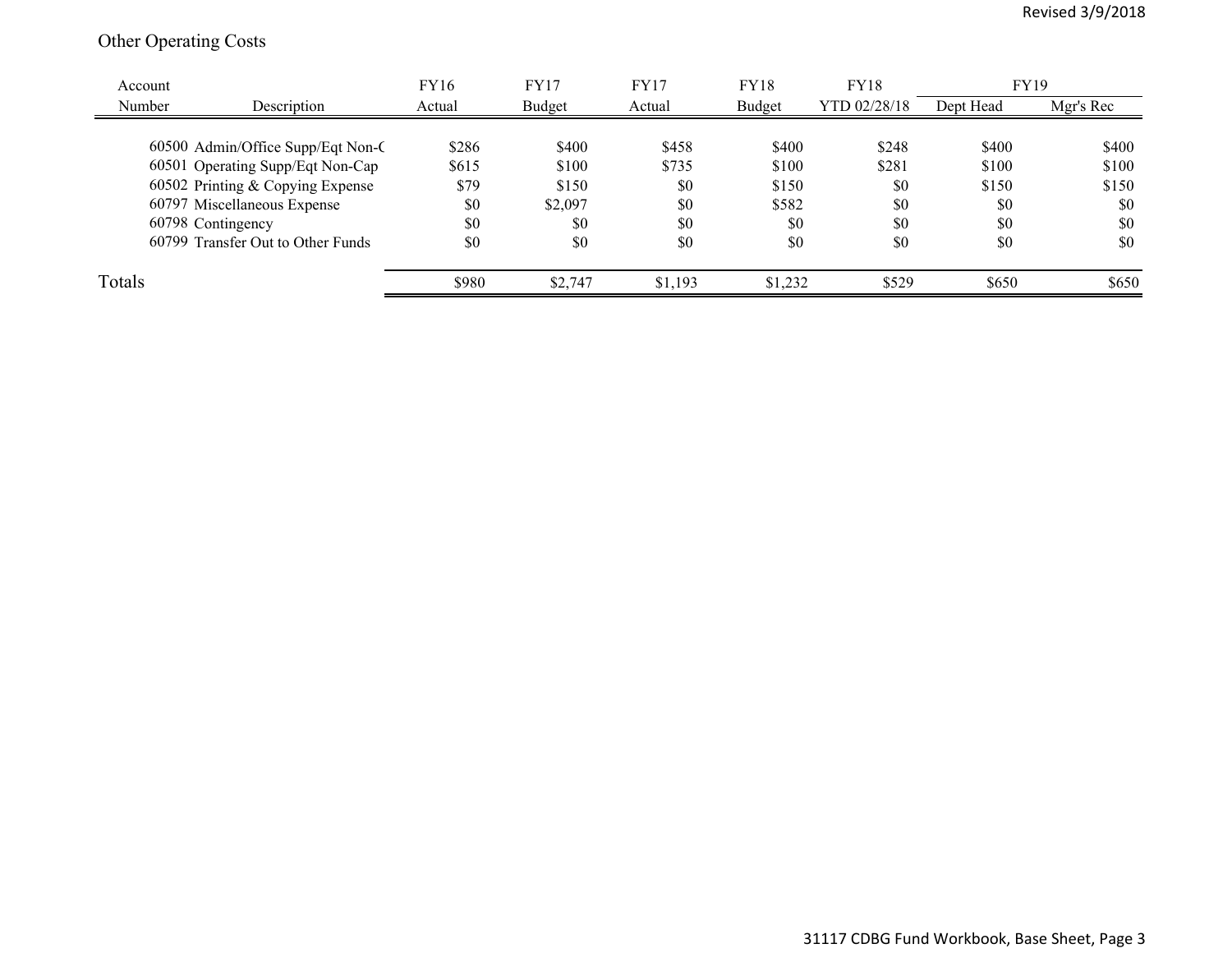#### DEPARTMENT PERSONAL SERVICES BUDGET WORKSHEET Fiscal Year 2019 BUDGET

| DEPARTMENT:                     | 31117 |            | <b>CDBG</b> Grant Administration |           |                     |                |                  |
|---------------------------------|-------|------------|----------------------------------|-----------|---------------------|----------------|------------------|
|                                 |       |            |                                  |           |                     |                |                  |
|                                 |       |            | <b>YEAREND</b>                   |           |                     |                |                  |
|                                 |       |            | <b>ANNUALIZED</b>                |           | <b>CITY MANAGER</b> | <b>COUNCIL</b> |                  |
| <b>CLASSIFICATION</b>           | EMP#  | <b>FTE</b> | TOTAL                            | REQUESTED | RECOMMEND.          | APPROP.        | <b>LAST NAME</b> |
| CDBG GRANT COORDINATOR          | 10011 | 1.00       | 68,265.60                        | 68.528.16 | 68.528.16           |                | <b>WATERS</b>    |
|                                 |       |            |                                  |           |                     |                |                  |
| <b>TOTAL BUDGETED POSITIONS</b> |       | 1.00       | 68,265.60                        | 68,528.16 | 68,528.16           |                |                  |
|                                 |       |            |                                  |           |                     |                |                  |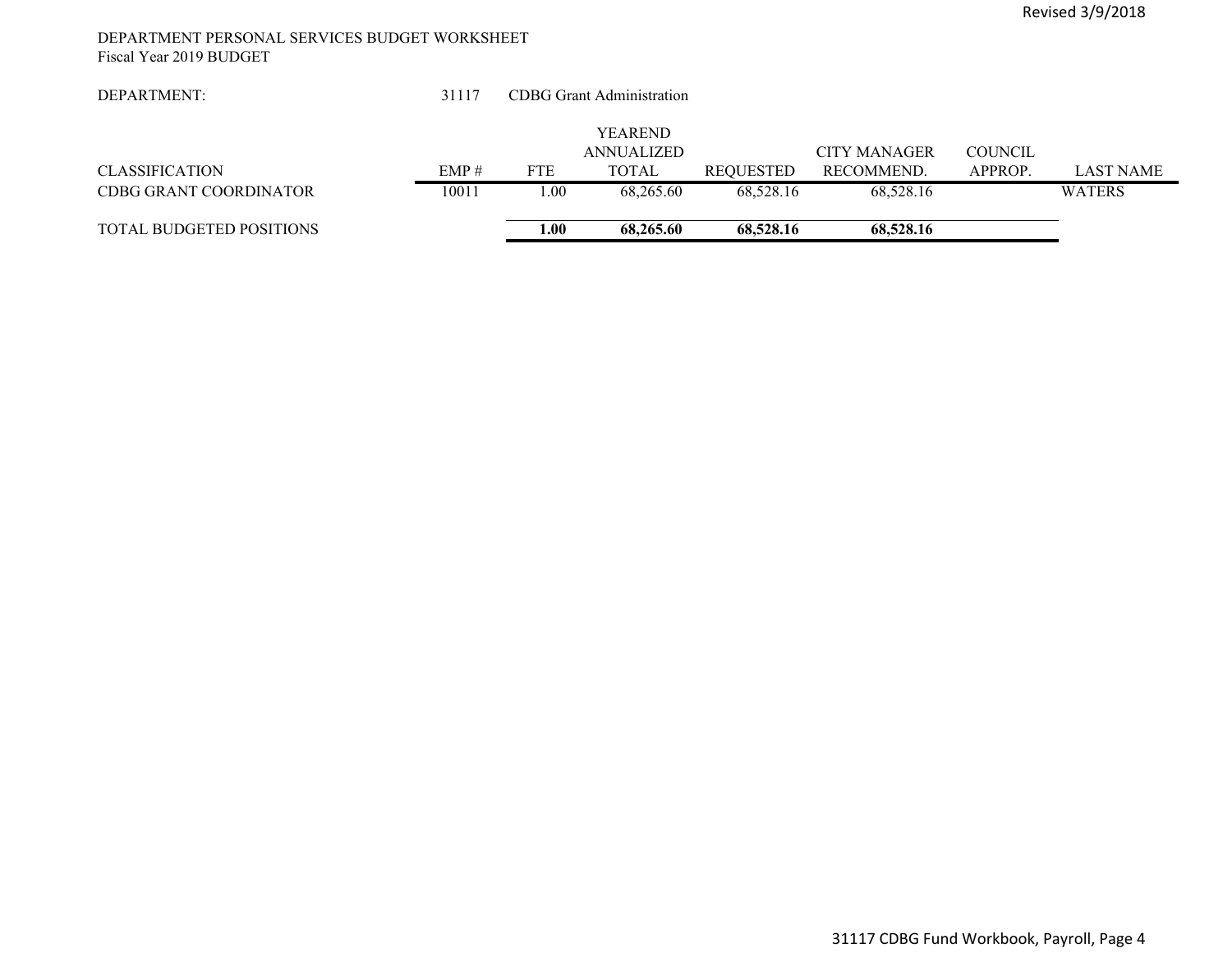

March 9, 2018 **Department:** CDBG Grant Administration

Account Title: Mid Mgmt Hrly Employee Wage Ex

Department Number: 31117 31117 Account Number: 60102

| FY2016      | FY 2017       | FY 2017     | FY 2018       | FY 2018       |
|-------------|---------------|-------------|---------------|---------------|
| Actual      | <b>Budget</b> | Actual      | <b>Budget</b> | Est. Expended |
|             |               |             |               |               |
| \$66,172.77 | \$66,564.00   | \$67,366.35 | \$67,361.00   | \$67,361.00   |

| FY-2019       | Department  | City Mgr       | Council | Increase   |
|---------------|-------------|----------------|---------|------------|
|               | Reauest     | Recommendation | Action  | (Decrease) |
| <b>Budget</b> | \$68,528.16 | \$68,528.16    |         | \$1,167.16 |

**Support for Budget Request:** Provide justification for the budget request using as much detail as possible

 to support it. Examples of acceptable support include unit costs, quantity estimates, price quotes, etc. Requests based solely on a percentage increase above the previous budget will not be accepted. Use additional sheets if necessary.

Salary for CDBG Cooridnator, adjusted for new year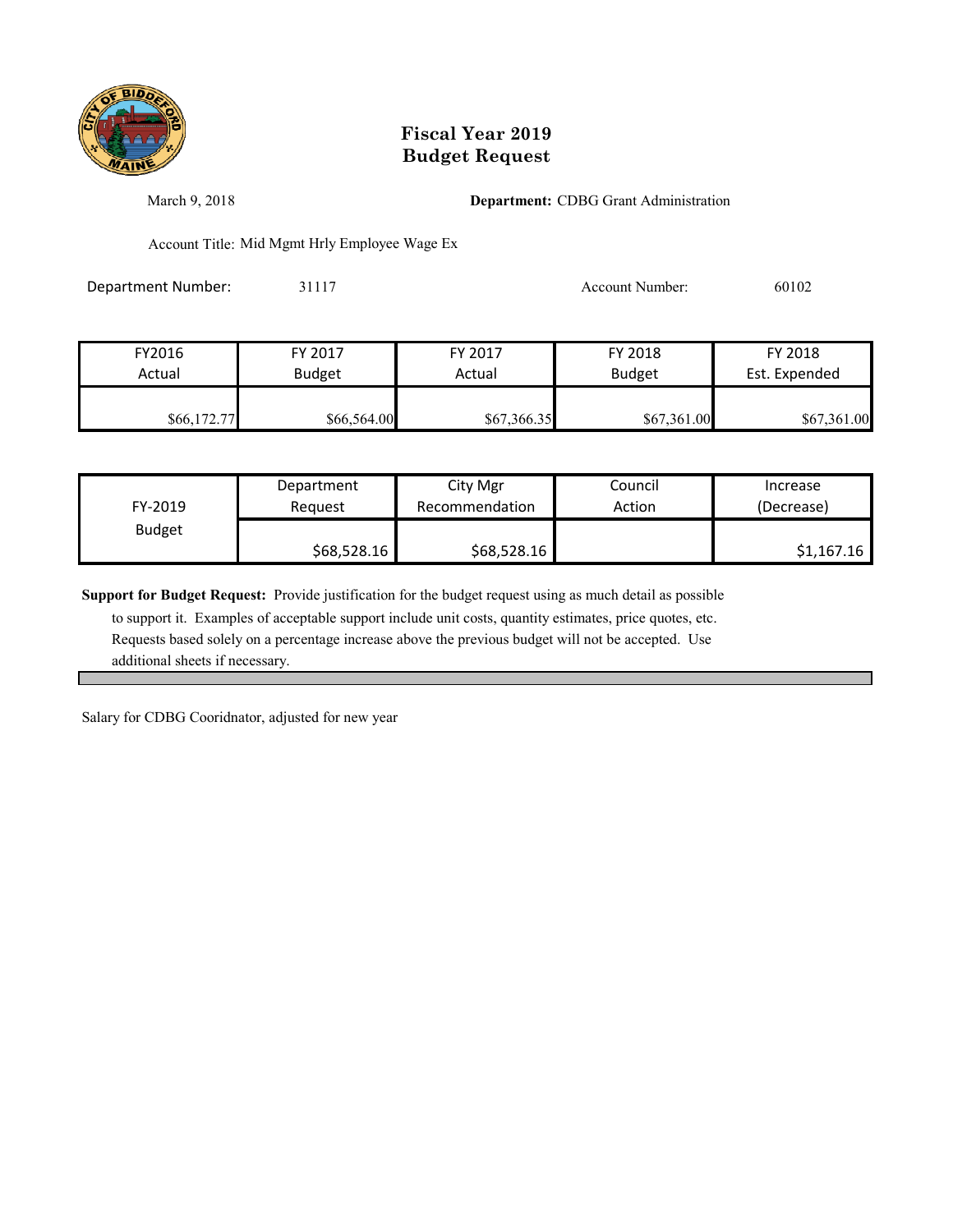

March 9, 2018 **Department:** CDBG Grant Administration

Account Title: FICA/Medicare-ER Share Exp

Department Number: 31117 31117 Account Number: 60201

| FY2016     | FY 2017       | FY 2017    | FY 2018       | FY 2018       |
|------------|---------------|------------|---------------|---------------|
| Actual     | <b>Budget</b> | Actual     | <b>Budget</b> | Est. Expended |
|            |               |            |               |               |
| \$5,220.99 | \$5,398.00    | \$5,243.62 | \$0.00        | \$5,556.95    |

| FY-2019       | Department | City Mgr       | Council | Increase   |
|---------------|------------|----------------|---------|------------|
|               | Reauest    | Recommendation | Action  | (Decrease) |
| <b>Budget</b> | \$5,556.95 | \$5,556.95     |         | \$5,556.95 |

**Support for Budget Request:** Provide justification for the budget request using as much detail as possible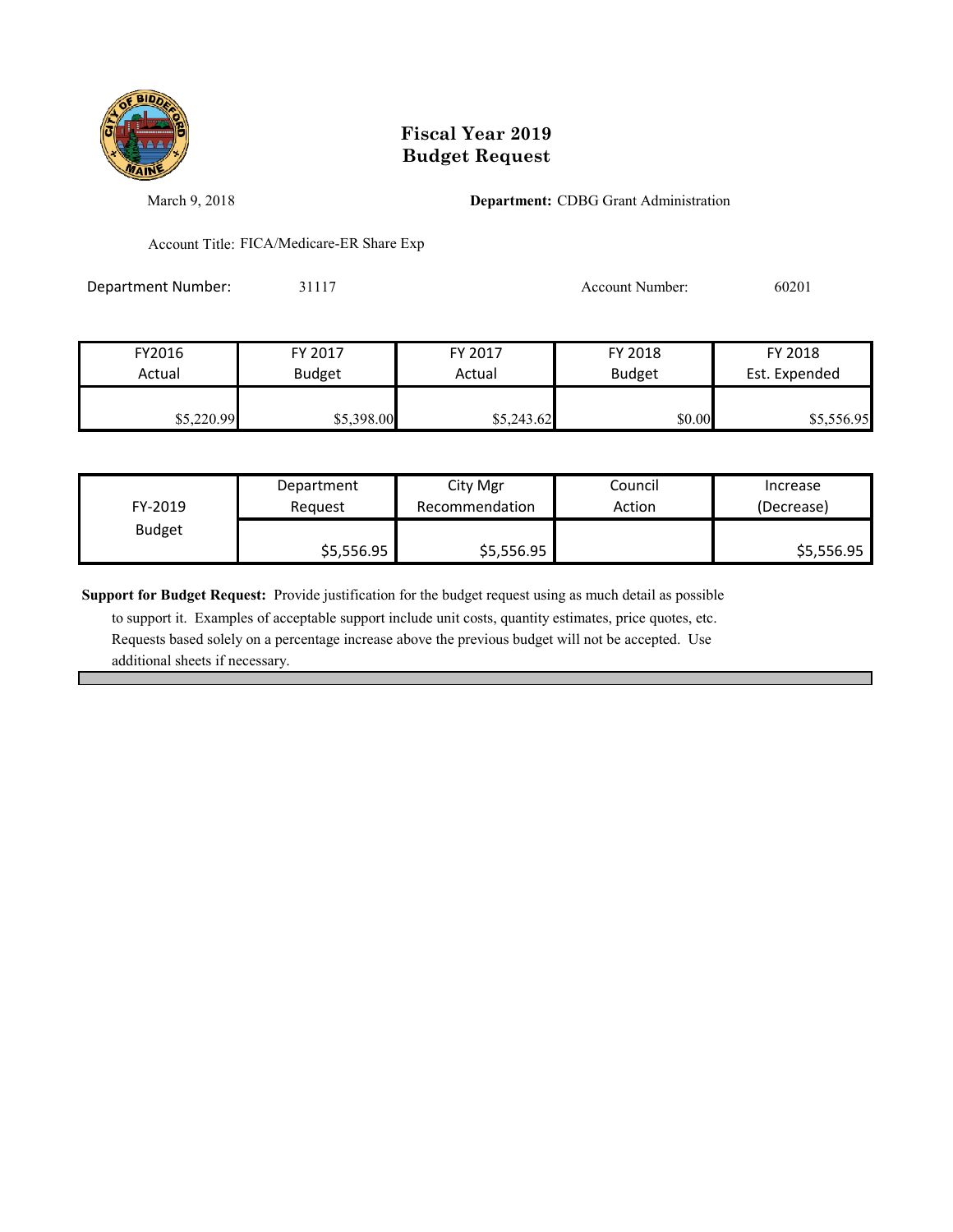

March 9, 2018 **Department:** CDBG Grant Administration

Account Title: 457 Plan-Employer Share Exp

Department Number: 31117 31117 Account Number: 60203

| FY2016     | FY 2017       | FY 2017    | FY 2018       | FY 2018       |
|------------|---------------|------------|---------------|---------------|
| Actual     | <b>Budget</b> | Actual     | <b>Budget</b> | Est. Expended |
|            |               |            |               |               |
| \$3,561.19 | \$3,994.00    | \$4,042.12 | \$0.00        | \$4,111.69    |

| FY-2019       | Department | City Mgr       | Council | Increase   |
|---------------|------------|----------------|---------|------------|
|               | Reauest    | Recommendation | Action  | (Decrease) |
| <b>Budget</b> | \$4,111.69 | \$4,111.69     |         | \$4,111.69 |

**Support for Budget Request:** Provide justification for the budget request using as much detail as possible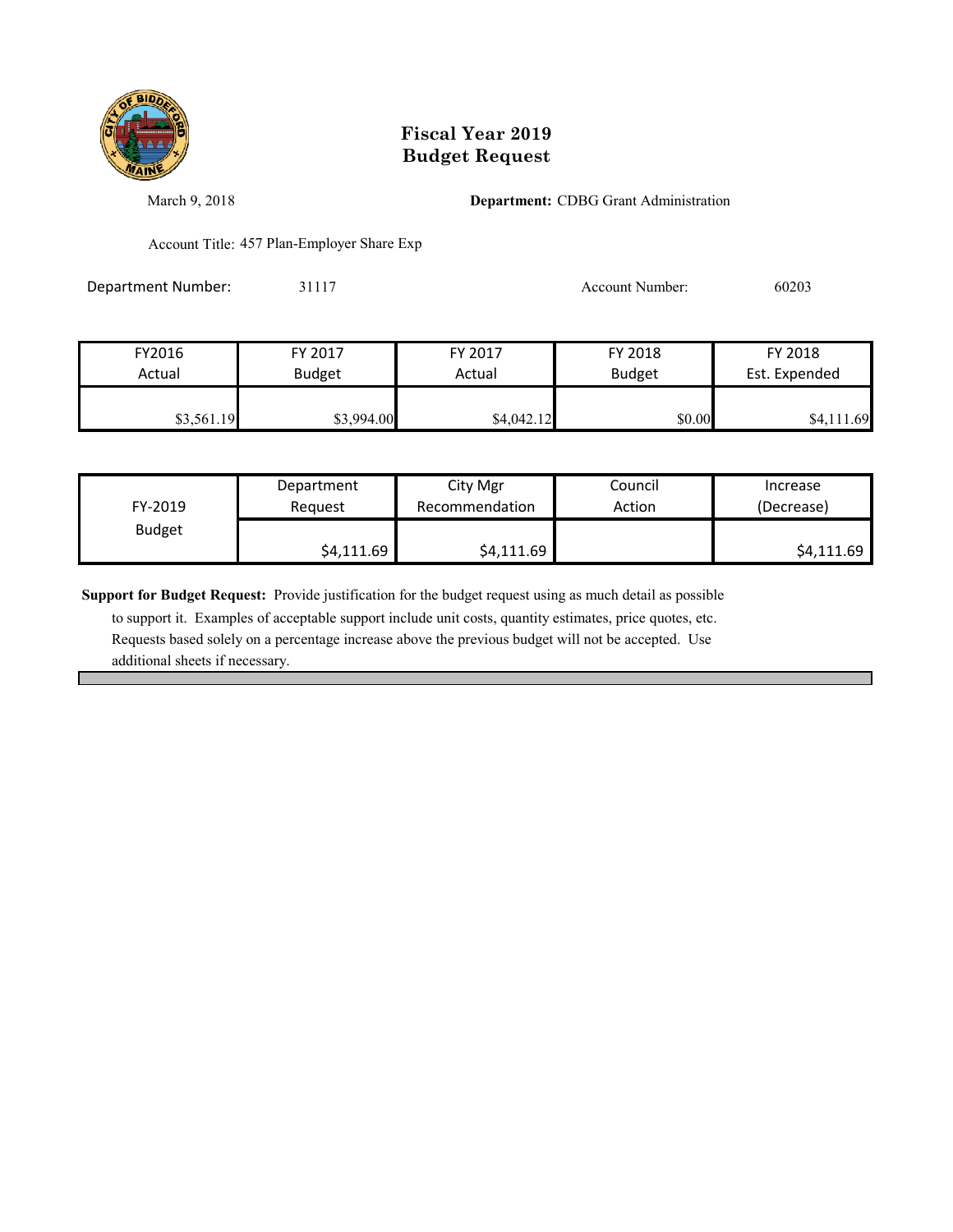

March 9, 2018 **Department:** CDBG Grant Administration

Account Title: HPHC Ins Employer Share Exp

Department Number: 31117 31117 Account Number: 60210

| FY2016     | FY 2017       | FY 2017    | FY 2018       | FY 2018       |
|------------|---------------|------------|---------------|---------------|
| Actual     | <b>Budget</b> | Actual     | <b>Budget</b> | Est. Expended |
|            |               |            |               |               |
| \$6,777.42 | \$7,895.00    | \$6,937.60 | \$0.00        | \$9,328.44    |

| FY-2019       | Department | City Mgr       | Council | Increase   |
|---------------|------------|----------------|---------|------------|
|               | Reauest    | Recommendation | Action  | (Decrease) |
| <b>Budget</b> | \$9,328.44 | \$9,328.44     |         | \$9,328.44 |

**Support for Budget Request:** Provide justification for the budget request using as much detail as possible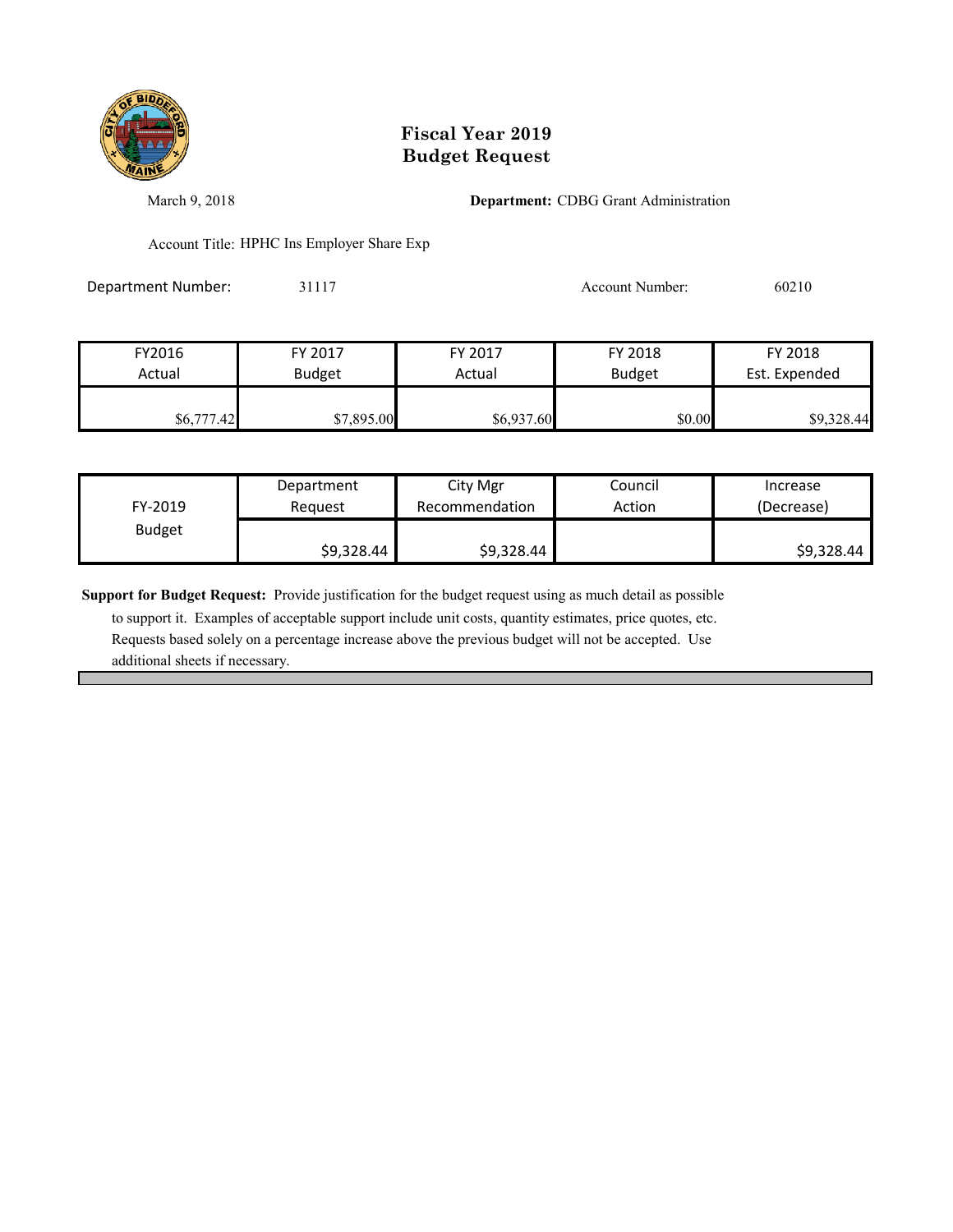

March 9, 2018 **Department:** CDBG Grant Administration

Account Title: S-T Disability ER Share Exp

Department Number: 31117 31117 Account Number: 60212

| FY2016  | FY 2017       | FY 2017 | FY 2018       | FY 2018       |
|---------|---------------|---------|---------------|---------------|
| Actual  | <b>Budget</b> | Actual  | <b>Budget</b> | Est. Expended |
|         |               |         |               |               |
| \$26.79 | \$30.00       | \$27.72 | \$0.00        | \$30.00       |

| FY-2019       | Department | City Mgr       | Council | Increase   |
|---------------|------------|----------------|---------|------------|
|               | Reauest    | Recommendation | Action  | (Decrease) |
| <b>Budget</b> | \$30.00    | \$30.00        |         | \$30.00    |

**Support for Budget Request:** Provide justification for the budget request using as much detail as possible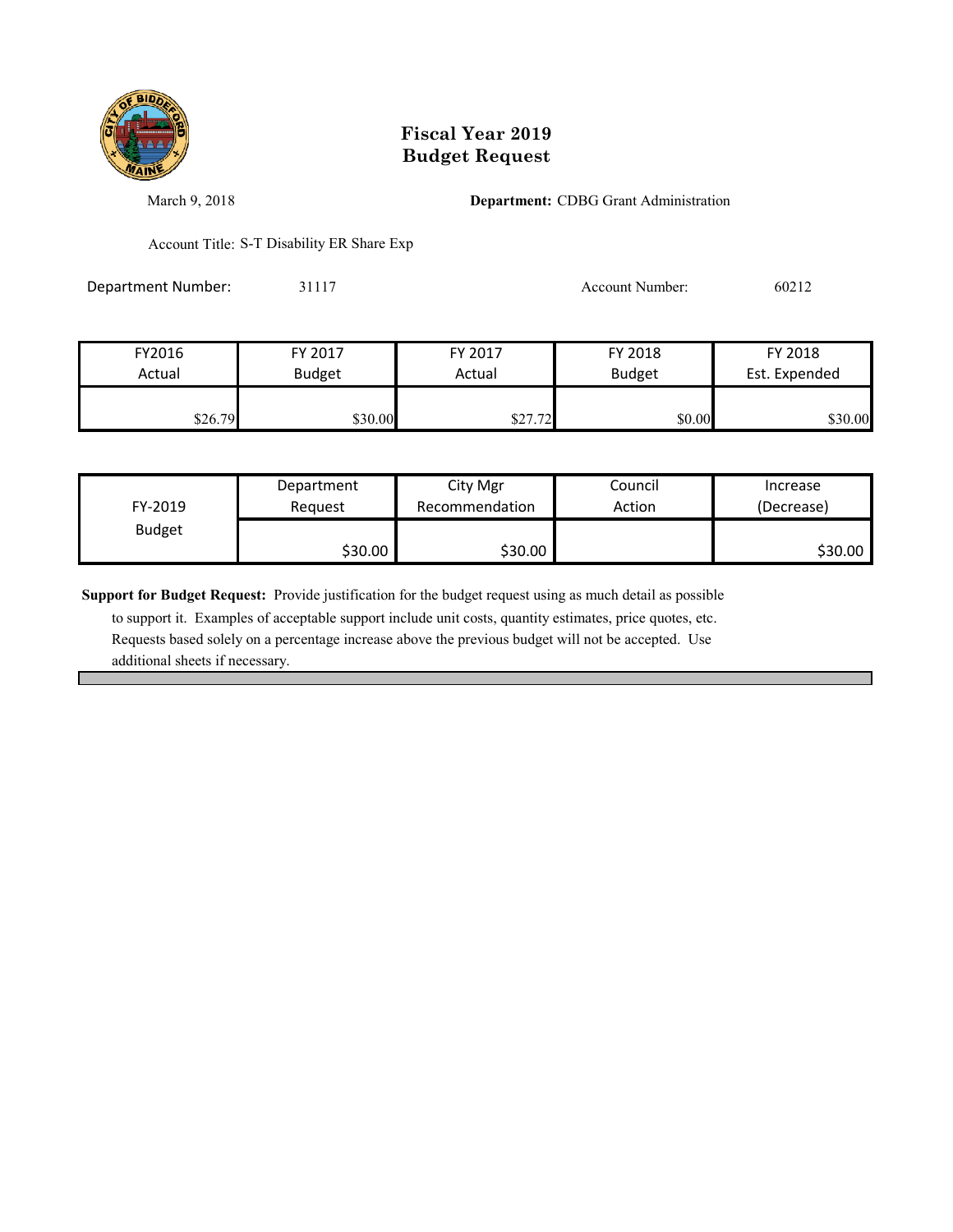

March 9, 2018 **Department:** CDBG Grant Administration

Account Title: L-T Disability ER Share Exp

Department Number: 31117 31117 Account Number: 60213

| FY2016   | FY 2017       | FY 2017  | FY 2018       | FY 2018       |
|----------|---------------|----------|---------------|---------------|
| Actual   | <b>Budget</b> | Actual   | <b>Budget</b> | Est. Expended |
| \$217.33 | \$240.00      | \$253.69 | \$0.00        | \$246.72      |

| FY-2019       | Department | City Mgr       | Council | Increase   |
|---------------|------------|----------------|---------|------------|
|               | Reauest    | Recommendation | Action  | (Decrease) |
| <b>Budget</b> | \$246.72   | \$246.72       |         | \$246.72   |

**Support for Budget Request:** Provide justification for the budget request using as much detail as possible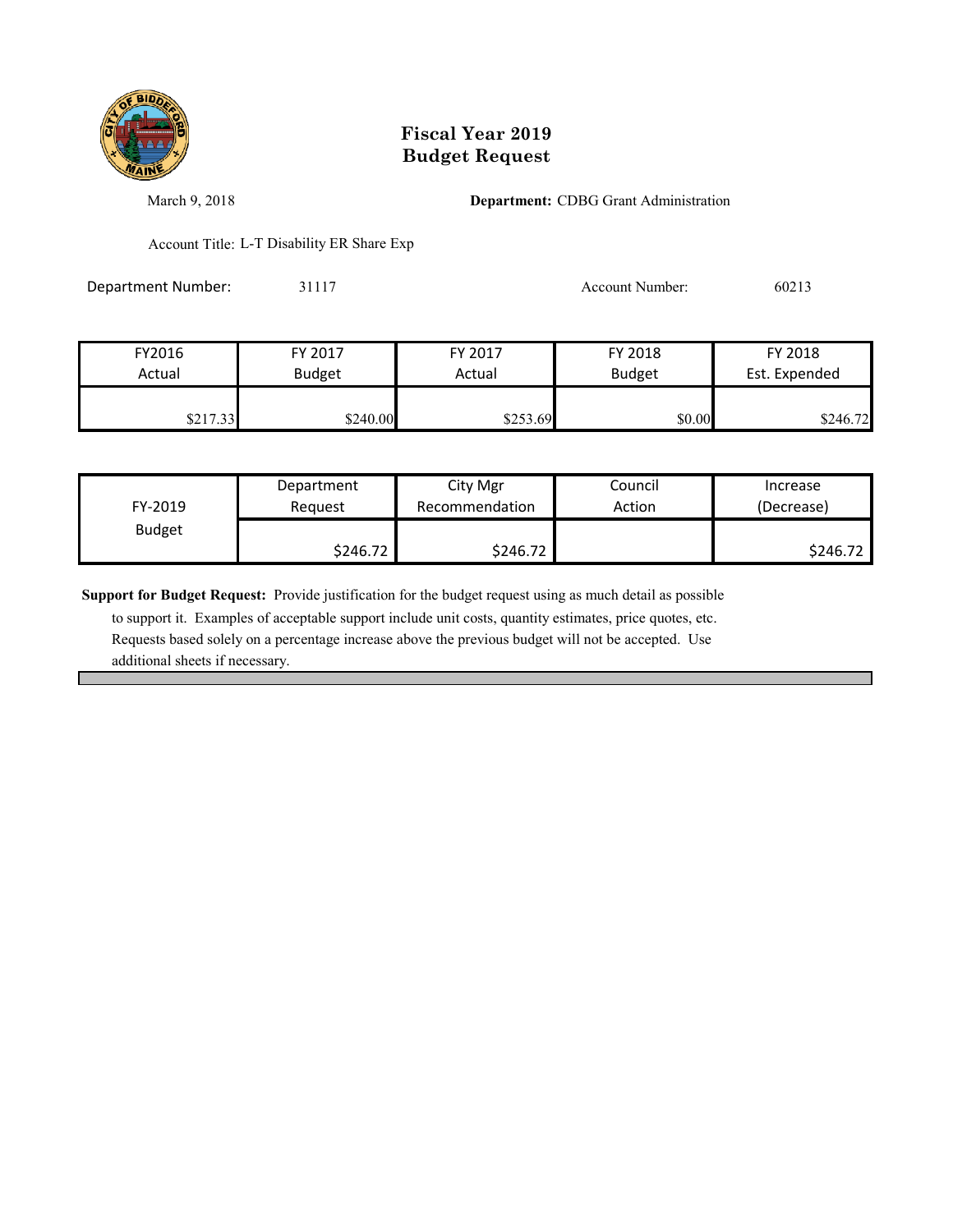

March 9, 2018 **Department:** CDBG Grant Administration

Account Title: Delta Dental ER Share

Department Number: 31117 Account Number: 60216

| FY2016 | FY 2017       | FY 2017 | FY 2018       | FY 2018       |
|--------|---------------|---------|---------------|---------------|
| Actual | <b>Budget</b> | Actual  | <b>Budget</b> | Est. Expended |
|        |               |         |               |               |
| \$0.00 | \$0.00        | \$0.00  | \$0.00        | \$0.00        |

|               | Department | City Mgr       | Council | Increase   |
|---------------|------------|----------------|---------|------------|
| FY-2019       | Reauest    | Recommendation | Action  | (Decrease) |
| <b>Budget</b> |            |                |         |            |
|               | \$0.00     | \$0.00         |         | \$0.00     |

**Support for Budget Request:** Provide justification for the budget request using as much detail as possible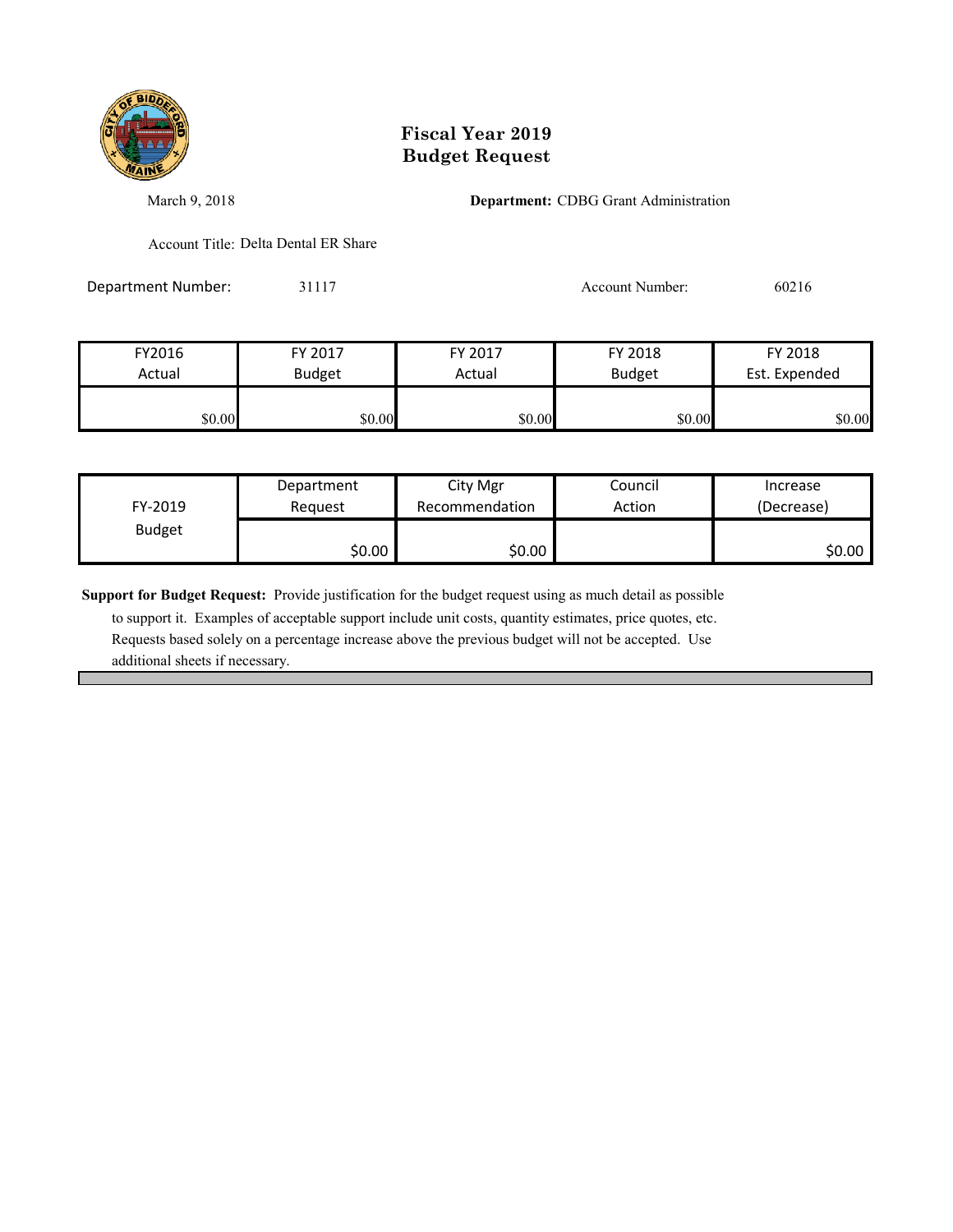

March 9, 2018 **Department:** CDBG Grant Administration

Account Title: RHSA Plan ER Share

Department Number: 31117 31117 Account Number: 60217

FY2016 FY 2017 FY 2017 FY 2018 FY 2018 Actual Budget | Actual Budget Est. Expended **\$780.00** \$780.00 \$780.00 \$663.00 \$0.00 \$0.00 \$780.00

| FY-2019       | Department | City Mgr       | Council | Increase   |
|---------------|------------|----------------|---------|------------|
|               | Reauest    | Recommendation | Action  | (Decrease) |
| <b>Budget</b> | \$780.00   | \$780.00       |         | \$780.00   |

**Support for Budget Request:** Provide justification for the budget request using as much detail as possible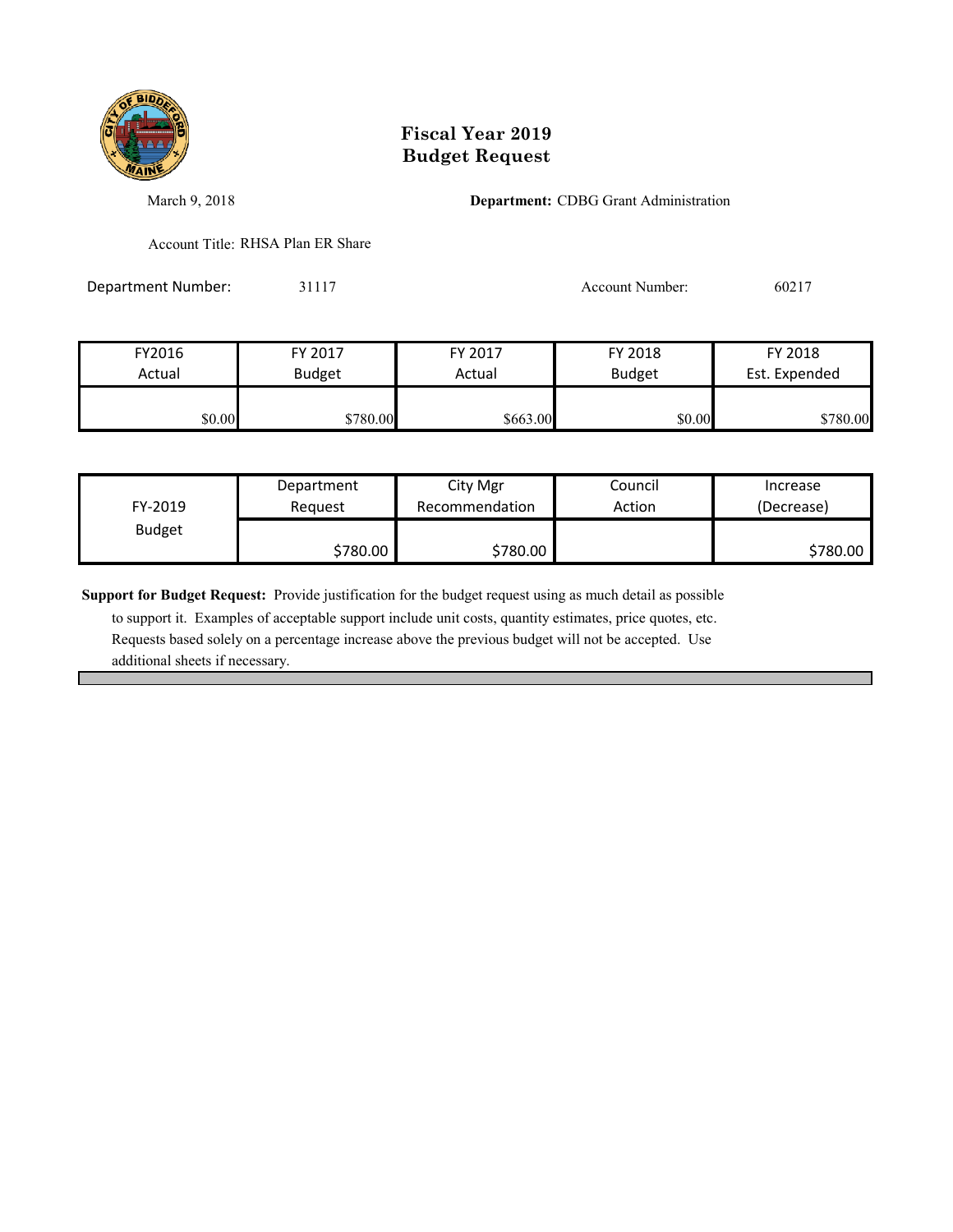

March 9, 2018 **Department:** CDBG Grant Administration

Account Title: Conferences/Training Expense

Department Number: 31117 31117 Account Number: 60251

| FY2016 | FY 2017       | FY 2017 | FY 2018       | FY 2018       |
|--------|---------------|---------|---------------|---------------|
| Actual | <b>Budget</b> | Actual  | <b>Budget</b> | Est. Expended |
|        |               |         |               |               |
| \$0.00 | \$150.00      | \$0.00  | \$150.00      | \$150.00      |

| FY-2019       | Department | City Mgr       | Council | Increase   |
|---------------|------------|----------------|---------|------------|
|               | Reauest    | Recommendation | Action  | (Decrease) |
| <b>Budget</b> | \$1,000.00 | \$1,000.00     |         | \$850.00   |

**Support for Budget Request:** Provide justification for the budget request using as much detail as possible

 to support it. Examples of acceptable support include unit costs, quantity estimates, price quotes, etc. Requests based solely on a percentage increase above the previous budget will not be accepted. Use additional sheets if necessary.

Increase related to new training in neighborhood planning/coordination, update skill set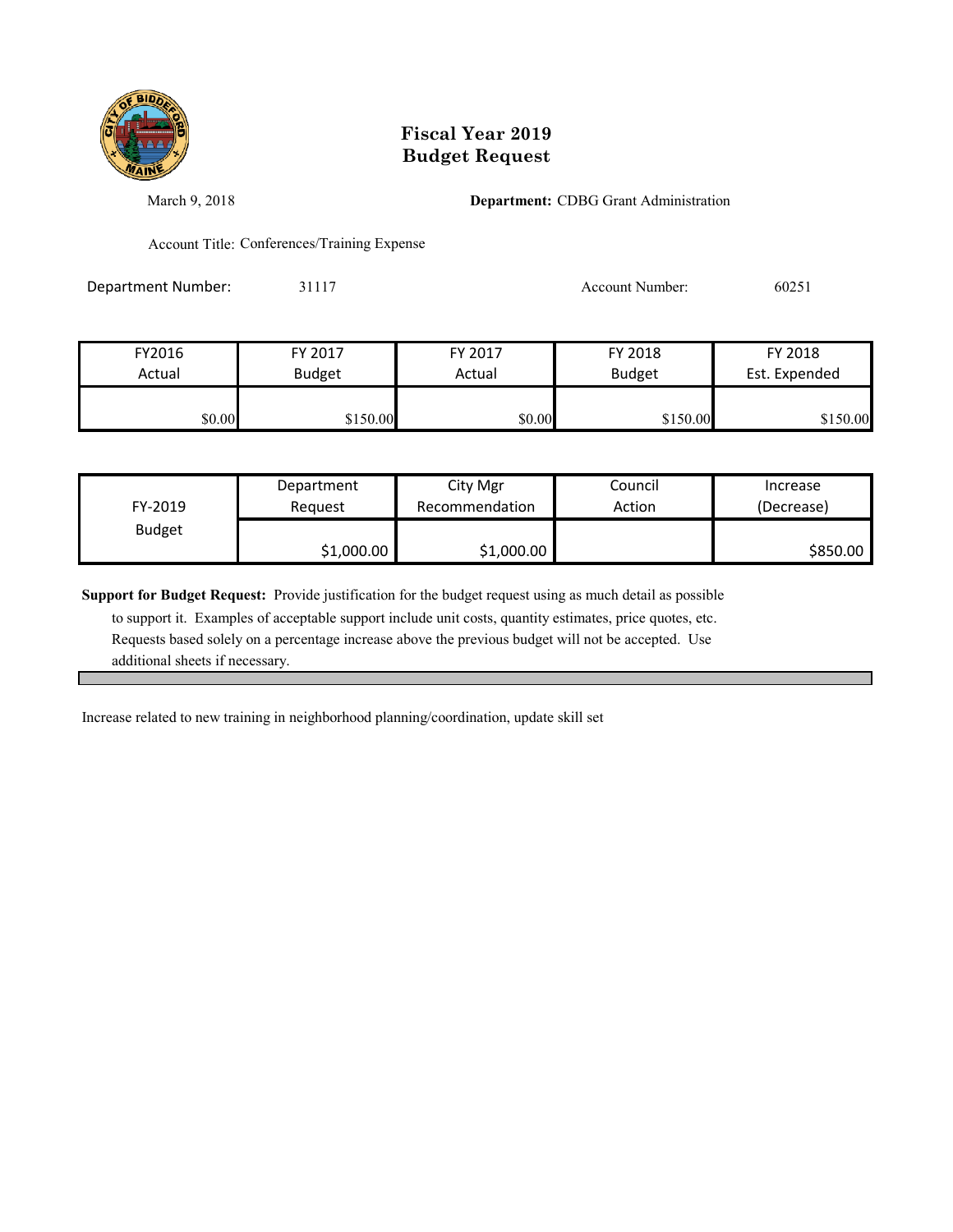

March 9, 2018 **Department:** CDBG Grant Administration

Account Title: Travel/Mileage Expense

Department Number: 31117 31117 Account Number: 60252

| FY2016   | FY 2017       | FY 2017  | FY 2018       | FY 2018       |
|----------|---------------|----------|---------------|---------------|
| Actual   | <b>Budget</b> | Actual   | <b>Budget</b> | Est. Expended |
| \$230.51 | \$150.00      | \$818.86 | \$150.00      | \$150.00      |

|               | Department | City Mgr       | Council | Increase   |
|---------------|------------|----------------|---------|------------|
| FY-2019       | Reauest    | Recommendation | Action  | (Decrease) |
| <b>Budget</b> |            |                |         |            |
|               | \$150.00   | \$150.00       |         | \$0.00     |

**Support for Budget Request:** Provide justification for the budget request using as much detail as possible

 to support it. Examples of acceptable support include unit costs, quantity estimates, price quotes, etc. Requests based solely on a percentage increase above the previous budget will not be accepted. Use additional sheets if necessary.

1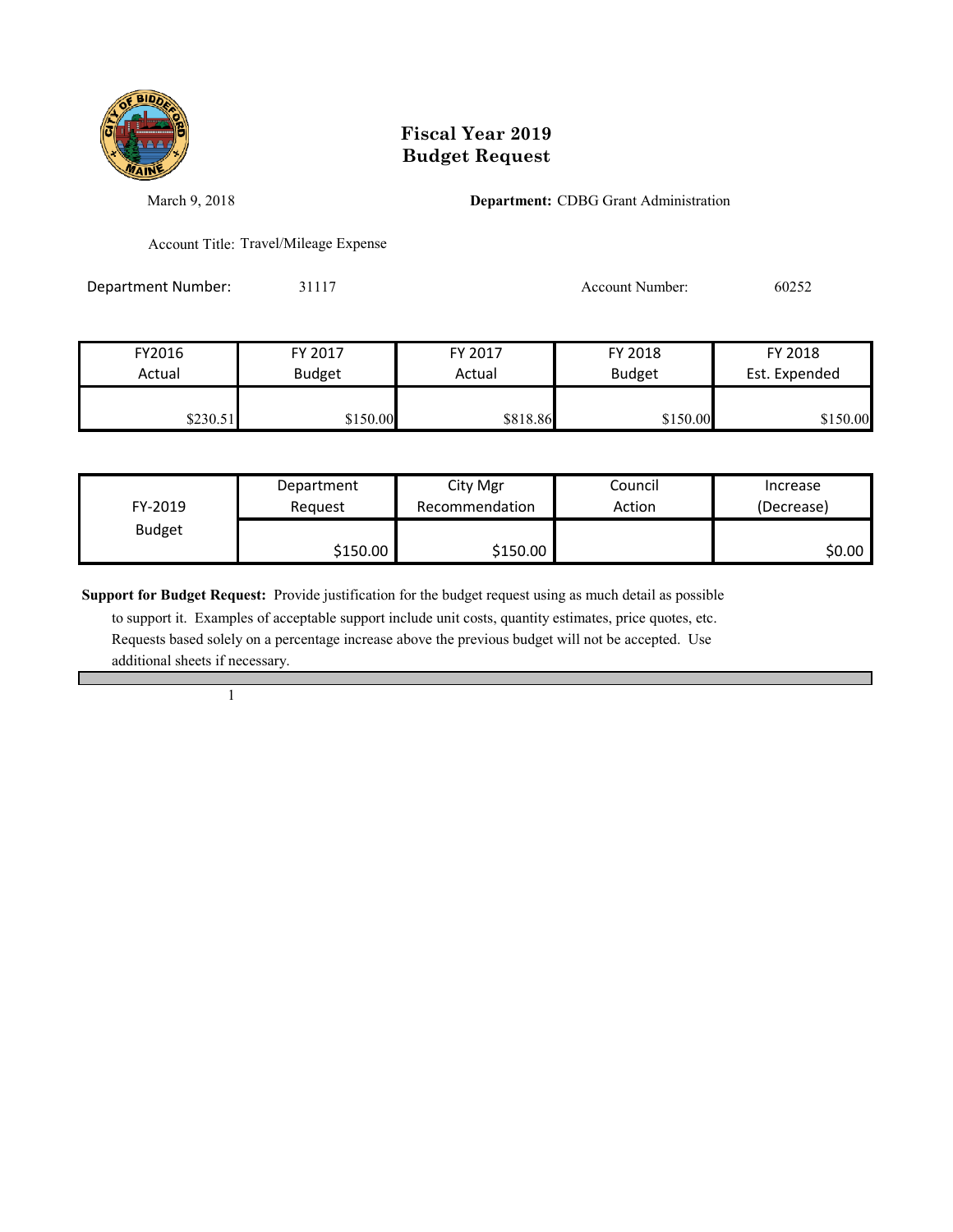

March 9, 2018 **Department:** CDBG Grant Administration

Account Title: Food/Lodging Expense

Department Number: 31117 31117 Account Number: 60253

| FY2016  | FY 2017       | FY 2017  | FY 2018       | FY 2018       |
|---------|---------------|----------|---------------|---------------|
| Actual  | <b>Budget</b> | Actual   | <b>Budget</b> | Est. Expended |
|         |               |          |               |               |
| \$80.78 | \$200.00      | \$532.05 | \$200.00      | \$200.00      |

| FY-2019       | Department | City Mgr       | Council | Increase   |
|---------------|------------|----------------|---------|------------|
|               | Reauest    | Recommendation | Action  | (Decrease) |
| <b>Budget</b> | \$200.00   | \$200.00       |         | \$0.00     |

**Support for Budget Request:** Provide justification for the budget request using as much detail as possible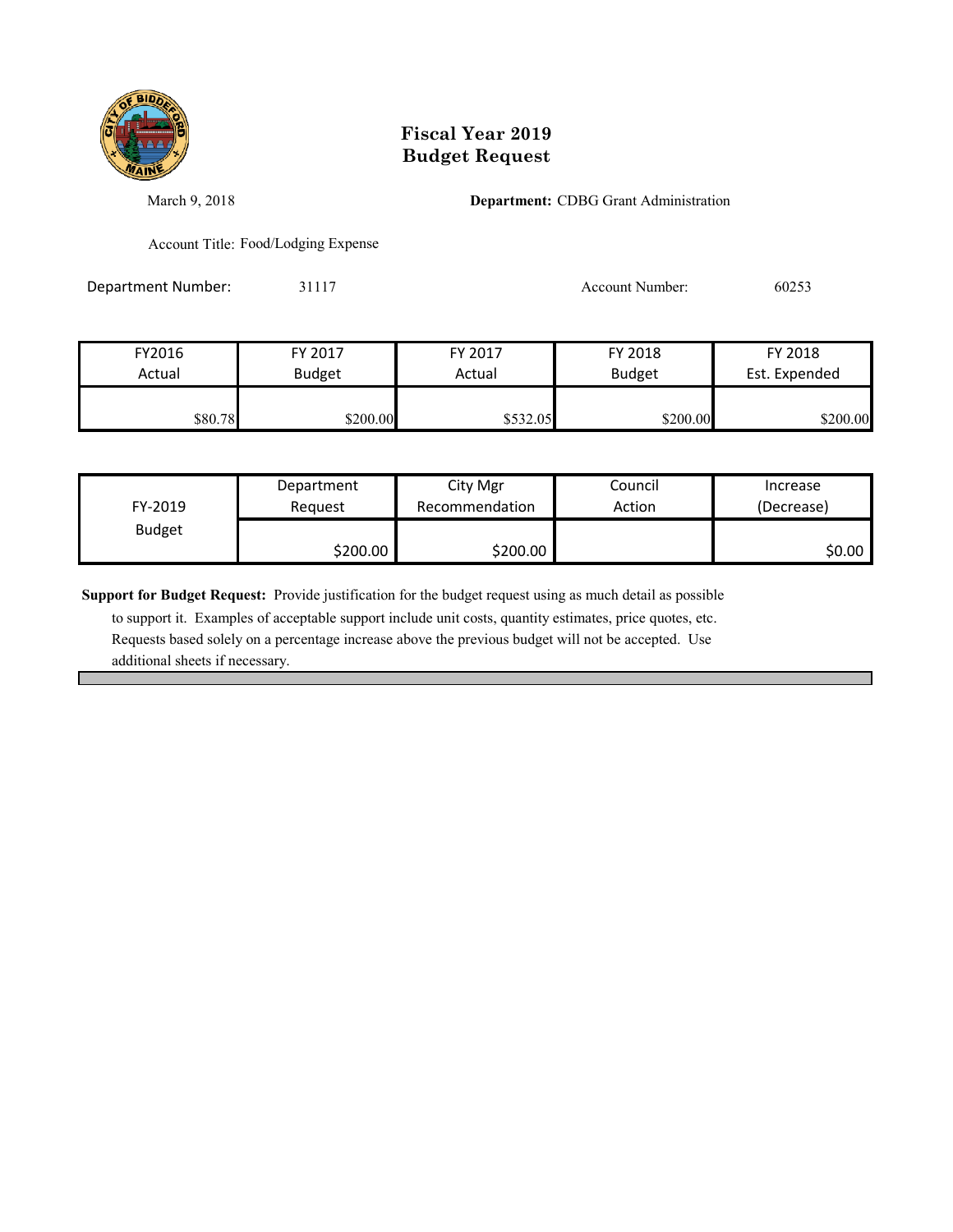

March 9, 2018 **Department:** CDBG Grant Administration

Account Title: Dues/Memberships Expense

Department Number: 31117 31117 Account Number: 60256

| FY2016  | FY 2017       | FY 2017  | FY 2018       | FY 2018       |
|---------|---------------|----------|---------------|---------------|
| Actual  | <b>Budget</b> | Actual   | <b>Budget</b> | Est. Expended |
|         |               |          |               |               |
| \$35.00 | \$126.00      | \$810.00 | \$126.00      | \$126.00      |

| FY-2019       | Department | City Mgr       | Council | Increase   |
|---------------|------------|----------------|---------|------------|
|               | Reauest    | Recommendation | Action  | (Decrease) |
| <b>Budget</b> | \$150.00   | \$150.00       |         | \$24.00    |

**Support for Budget Request:** Provide justification for the budget request using as much detail as possible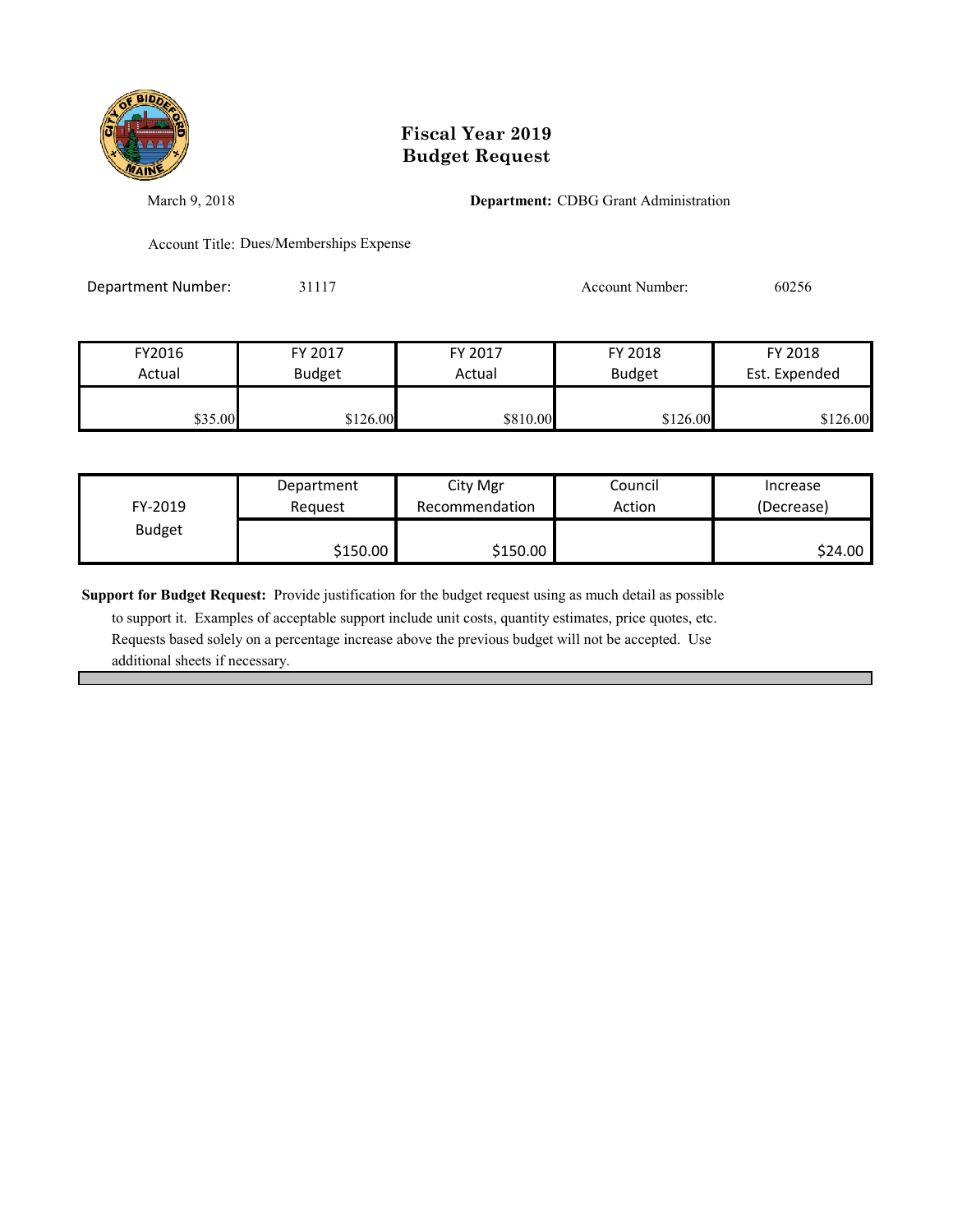

March 9, 2018 **Department:** CDBG Grant Administration

Account Title: Public Services Contracted

Department Number: 31117 31117 Account Number: 60314

| FY2016 | FY 2017       | FY 2017 | FY 2018       | FY 2018       |
|--------|---------------|---------|---------------|---------------|
| Actual | <b>Budget</b> | Actual  | <b>Budget</b> | Est. Expended |
|        |               |         |               |               |
| \$0.00 | \$0.00        | \$0.00  | \$0.00        |               |

| FY-2019       | Department | City Mgr       | Council | Increase   |
|---------------|------------|----------------|---------|------------|
|               | Reauest    | Recommendation | Action  | (Decrease) |
| <b>Budget</b> |            | \$0.00         |         | \$0.00     |

**Support for Budget Request:** Provide justification for the budget request using as much detail as possible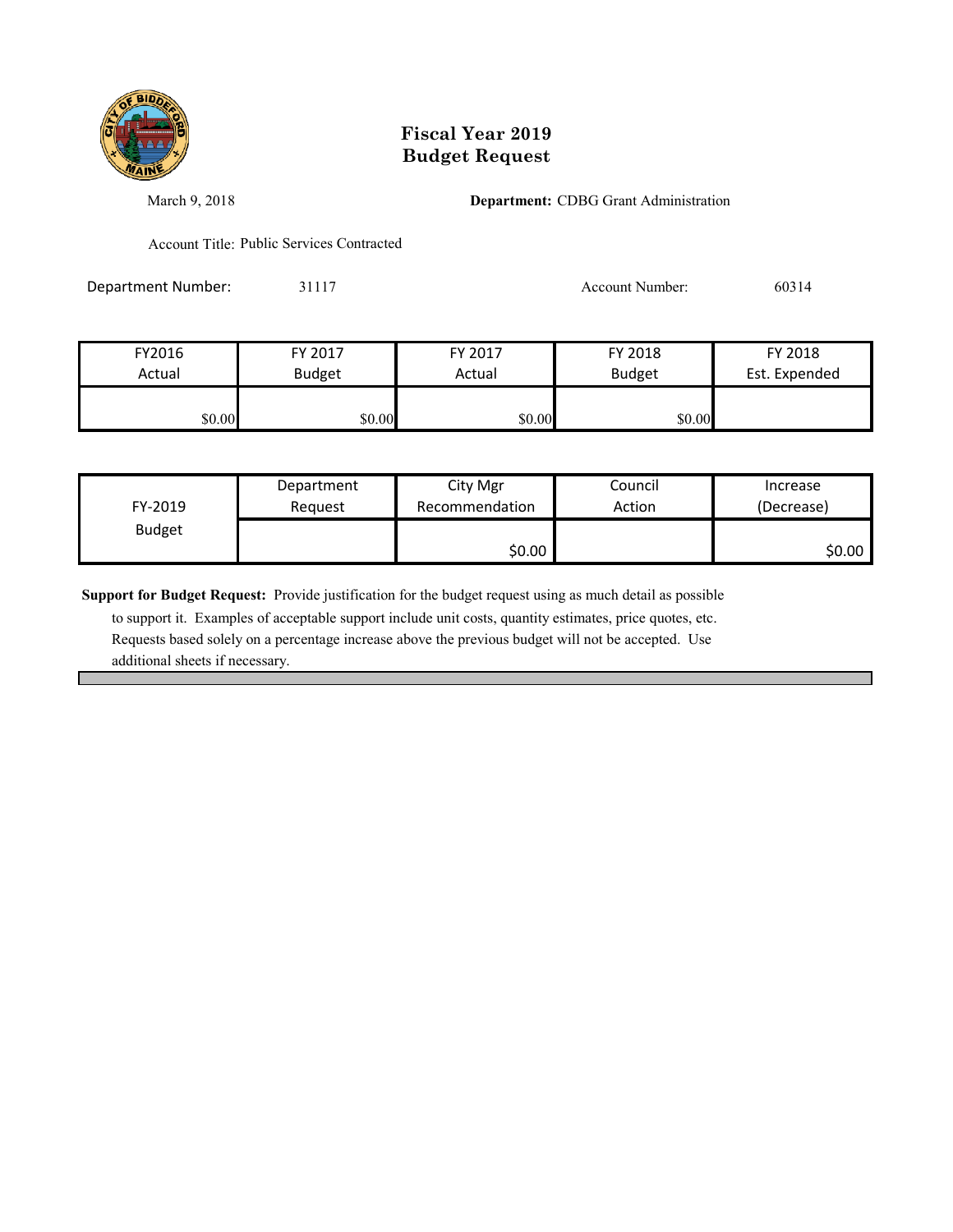

March 9, 2018 **Department:** CDBG Grant Administration

Account Title: Advertising

Department Number: 31117 31117 Account Number: 60320

| FY2016     | FY 2017  | FY 2017  | FY 2018       | FY 2018       |
|------------|----------|----------|---------------|---------------|
| Actual     | Budget   | Actual   | <b>Budget</b> | Est. Expended |
| \$1,116.60 | \$800.00 | \$263.50 | \$800.00      | \$500.00      |

| FY-2019       | Department | City Mgr       | Council | Increase   |
|---------------|------------|----------------|---------|------------|
|               | Reauest    | Recommendation | Action  | (Decrease) |
| <b>Budget</b> | \$500.00   | \$500.00       |         | (\$300.00) |

**Support for Budget Request:** Provide justification for the budget request using as much detail as possible

 to support it. Examples of acceptable support include unit costs, quantity estimates, price quotes, etc. Requests based solely on a percentage increase above the previous budget will not be accepted. Use additional sheets if necessary.

based on advertising needs/changes in approach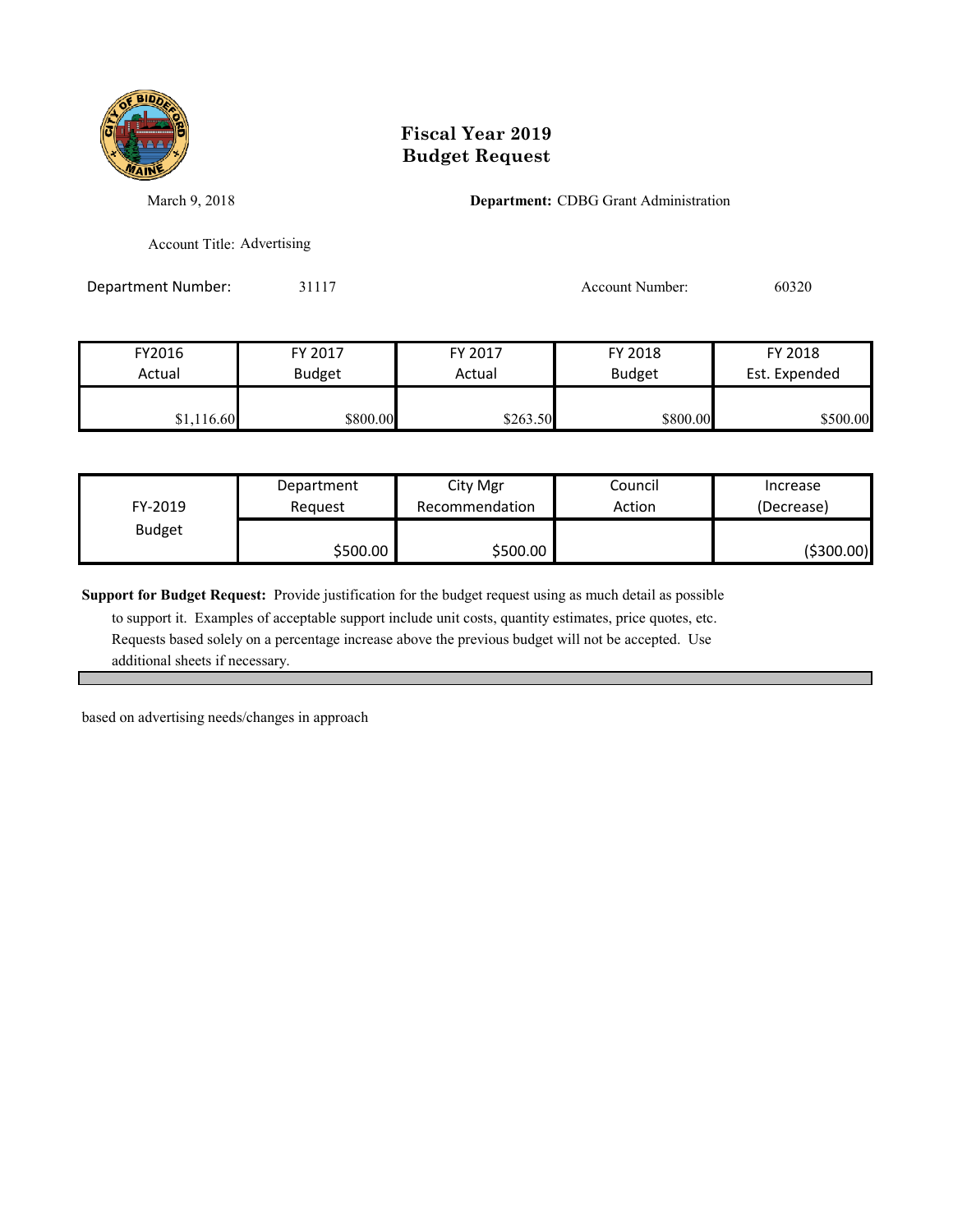

March 9, 2018 **Department:** CDBG Grant Administration

Account Title: Postage/Shipping Expense

Department Number: 31117 31117 Account Number: 60325

| FY2016  | FY 2017       | FY 2017 | FY 2018       | FY 2018       |
|---------|---------------|---------|---------------|---------------|
| Actual  | <b>Budget</b> | Actual  | <b>Budget</b> | Est. Expended |
|         |               |         |               |               |
| \$56.68 | \$100.00      | \$78.37 | \$100.00      | \$100.00      |

| FY-2019       | Department | City Mgr       | Council | Increase   |
|---------------|------------|----------------|---------|------------|
|               | Reauest    | Recommendation | Action  | (Decrease) |
| <b>Budget</b> | \$100.00   | \$100.00       |         | \$0.00∣    |

**Support for Budget Request:** Provide justification for the budget request using as much detail as possible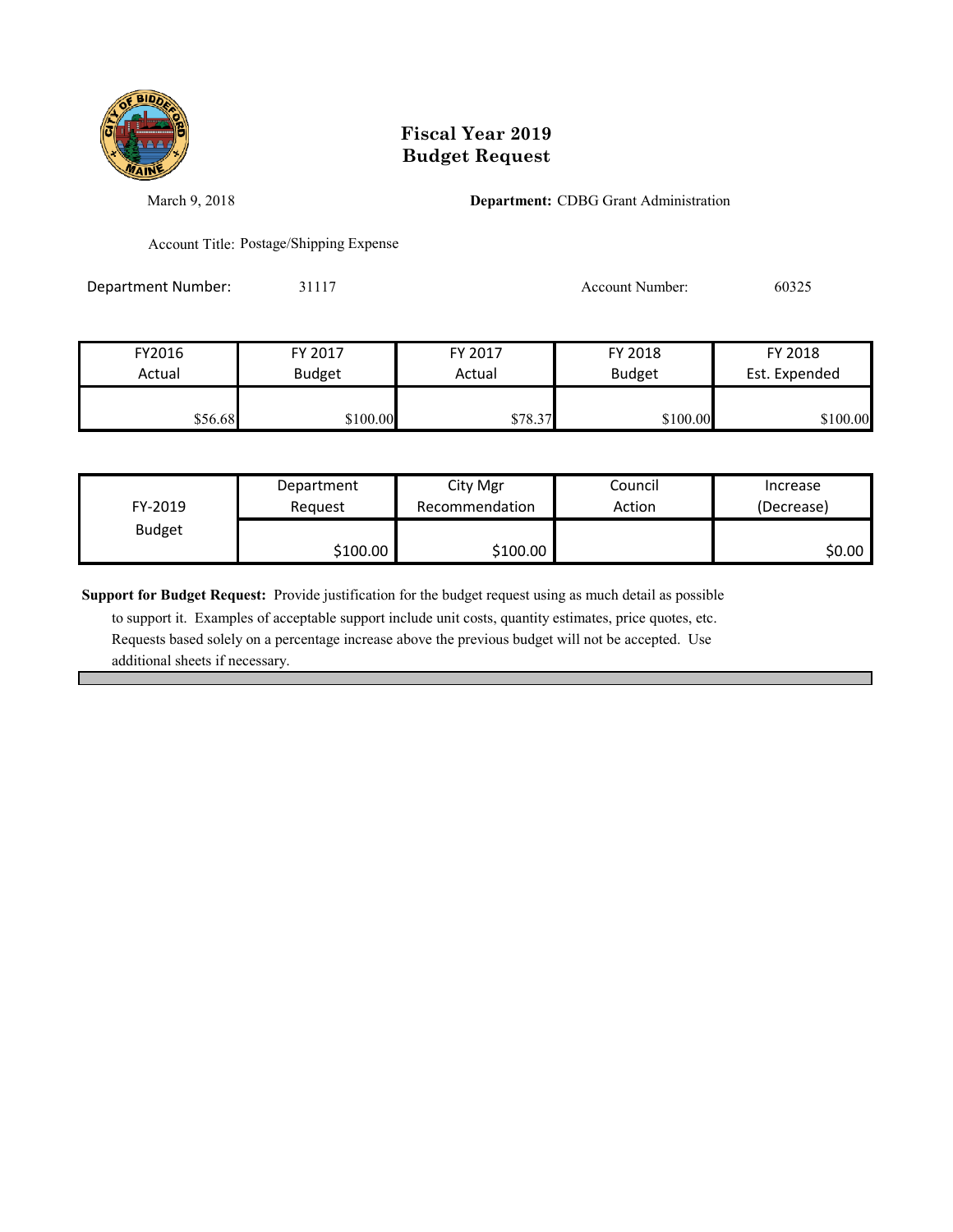

March 9, 2018 **Department:** CDBG Grant Administration

Account Title: Workers Comp Insurance Exp

Department Number: 31117 31117 Account Number: 60370

| FY2016   | FY 2017       | FY 2017  | FY 2018       | FY 2018       |
|----------|---------------|----------|---------------|---------------|
| Actual   | <b>Budget</b> | Actual   | <b>Budget</b> | Est. Expended |
|          |               |          |               |               |
| \$290.00 | \$330.00      | \$330.00 | \$308.00      | \$308.00      |

| FY-2019       | Department | City Mgr       | Council | Increase   |
|---------------|------------|----------------|---------|------------|
|               | Reauest    | Recommendation | Action  | (Decrease) |
| <b>Budget</b> | \$313.39   | \$313.39       |         | \$5.39     |

**Support for Budget Request:** Provide justification for the budget request using as much detail as possible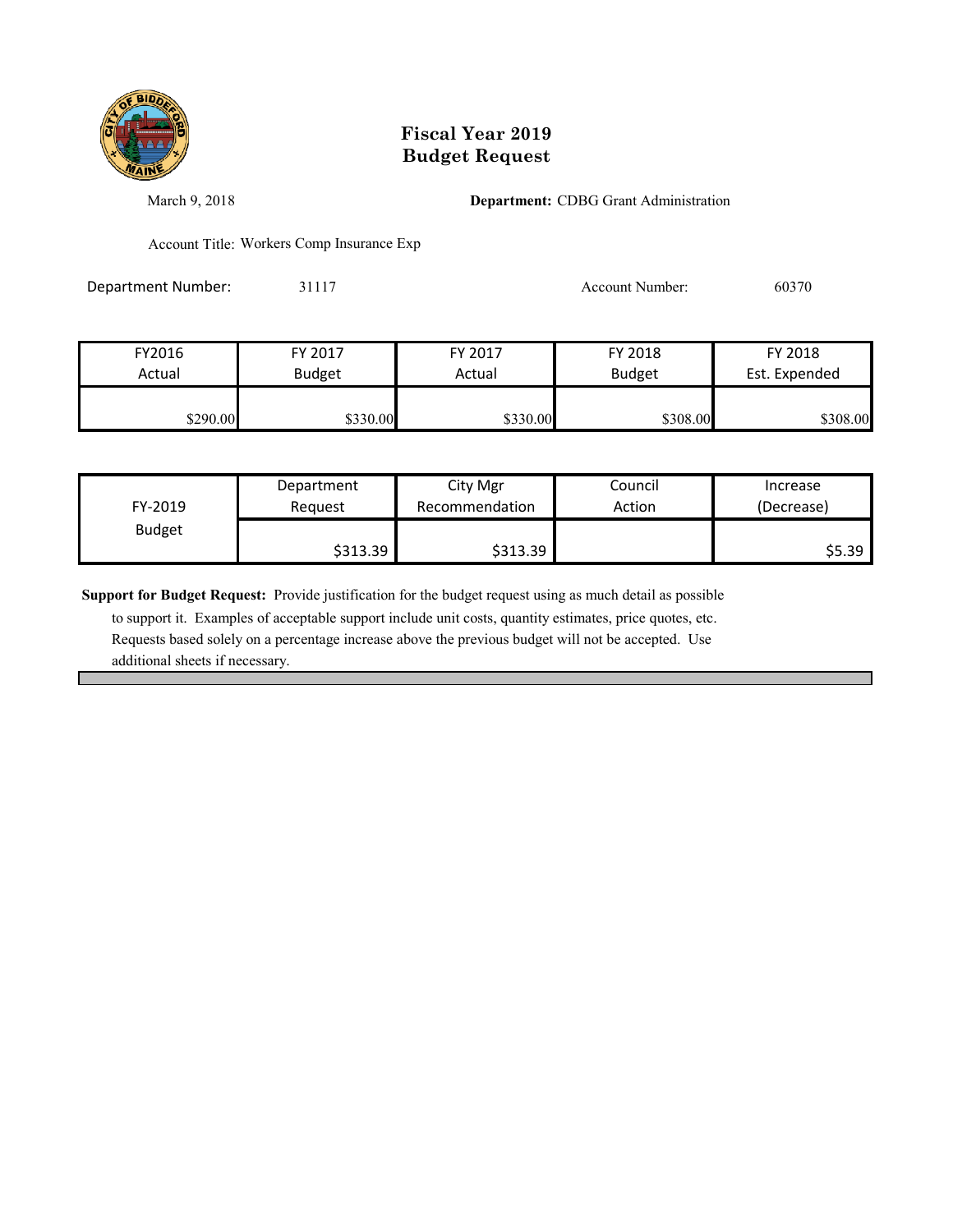

March 9, 2018 **Department:** CDBG Grant Administration

Account Title: Phone/Celular/Paging Exp

Department Number: 31117 31117 Account Number: 60402

| FY2016  | FY 2017       | FY 2017 | FY 2018       | FY 2018       |
|---------|---------------|---------|---------------|---------------|
| Actual  | <b>Budget</b> | Actual  | <b>Budget</b> | Est. Expended |
|         |               |         |               |               |
| \$40.01 | \$492.00      | \$0.00  | \$492.00      | \$492.00      |

| FY-2019       | Department | City Mgr       | Council | Increase   |
|---------------|------------|----------------|---------|------------|
|               | Reauest    | Recommendation | Action  | (Decrease) |
| <b>Budget</b> | \$492.00   | \$492.00       |         | \$0.00     |

**Support for Budget Request:** Provide justification for the budget request using as much detail as possible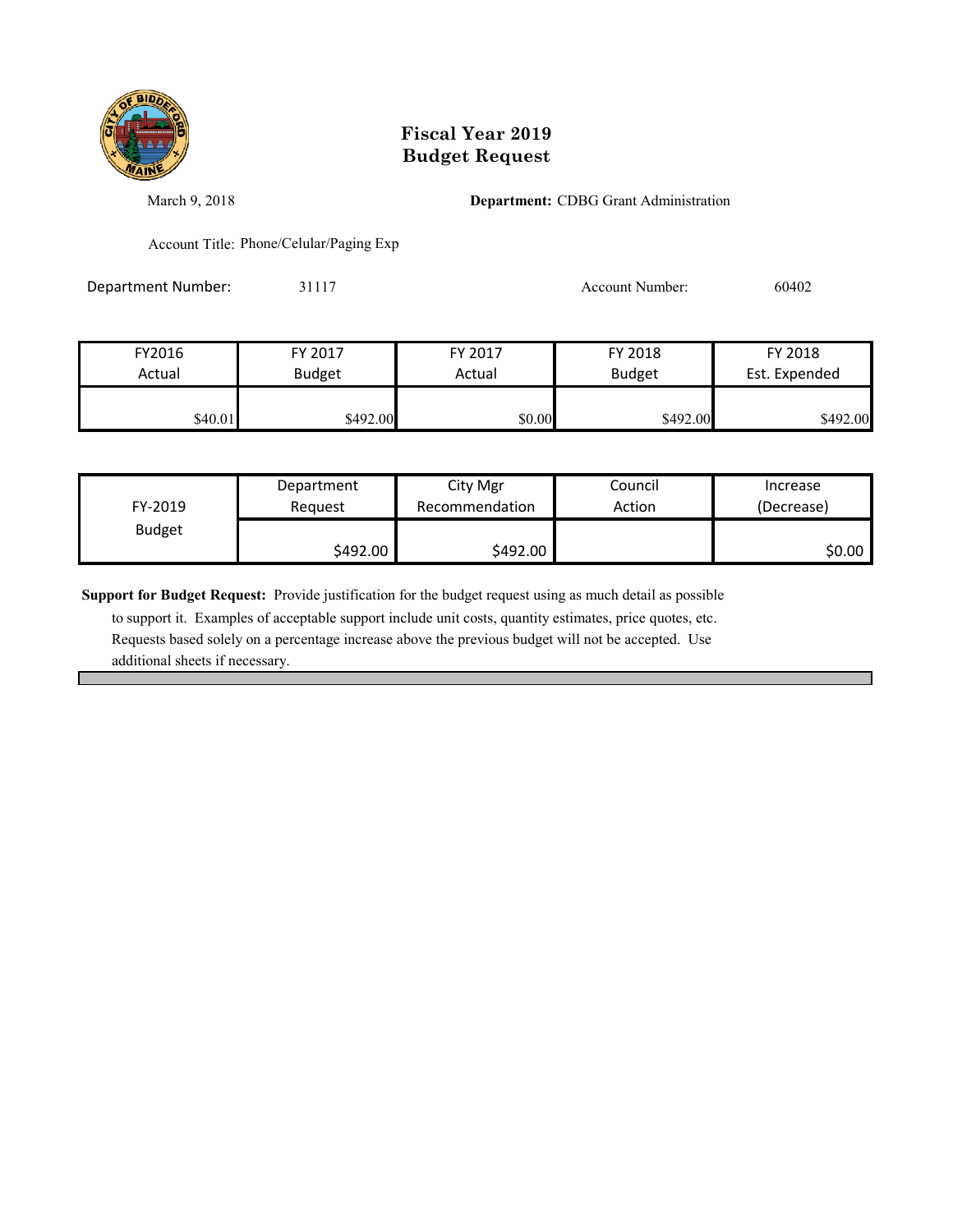

#### March 9, 2018 **Department:** CDBG Grant Administration

 $\Box$ 

Account Title: Admin/Office Supp/Eqt Non-Cap

| Department Number: | 31117         |          | Account Number: | 60500         |
|--------------------|---------------|----------|-----------------|---------------|
|                    |               |          |                 |               |
| FY2016             | FY 2017       | FY 2017  | FY 2018         | FY 2018       |
| Actual             | <b>Budget</b> | Actual   | <b>Budget</b>   | Est. Expended |
|                    |               |          |                 |               |
| \$286.11           | \$400.00      | \$457.81 | \$400.00        | \$400.00      |

|               | Department | City Mgr       | Council | Increase   |
|---------------|------------|----------------|---------|------------|
| FY-2019       | Reauest    | Recommendation | Action  | (Decrease) |
| <b>Budget</b> |            |                |         |            |
|               | \$400.00   | \$400.00       |         | \$0.00     |

**Support for Budget Request:** Provide justification for the budget request using as much detail as possible

 to support it. Examples of acceptable support include unit costs, quantity estimates, price quotes, etc. Requests based solely on a percentage increase above the previous budget will not be accepted. Use additional sheets if necessary.

40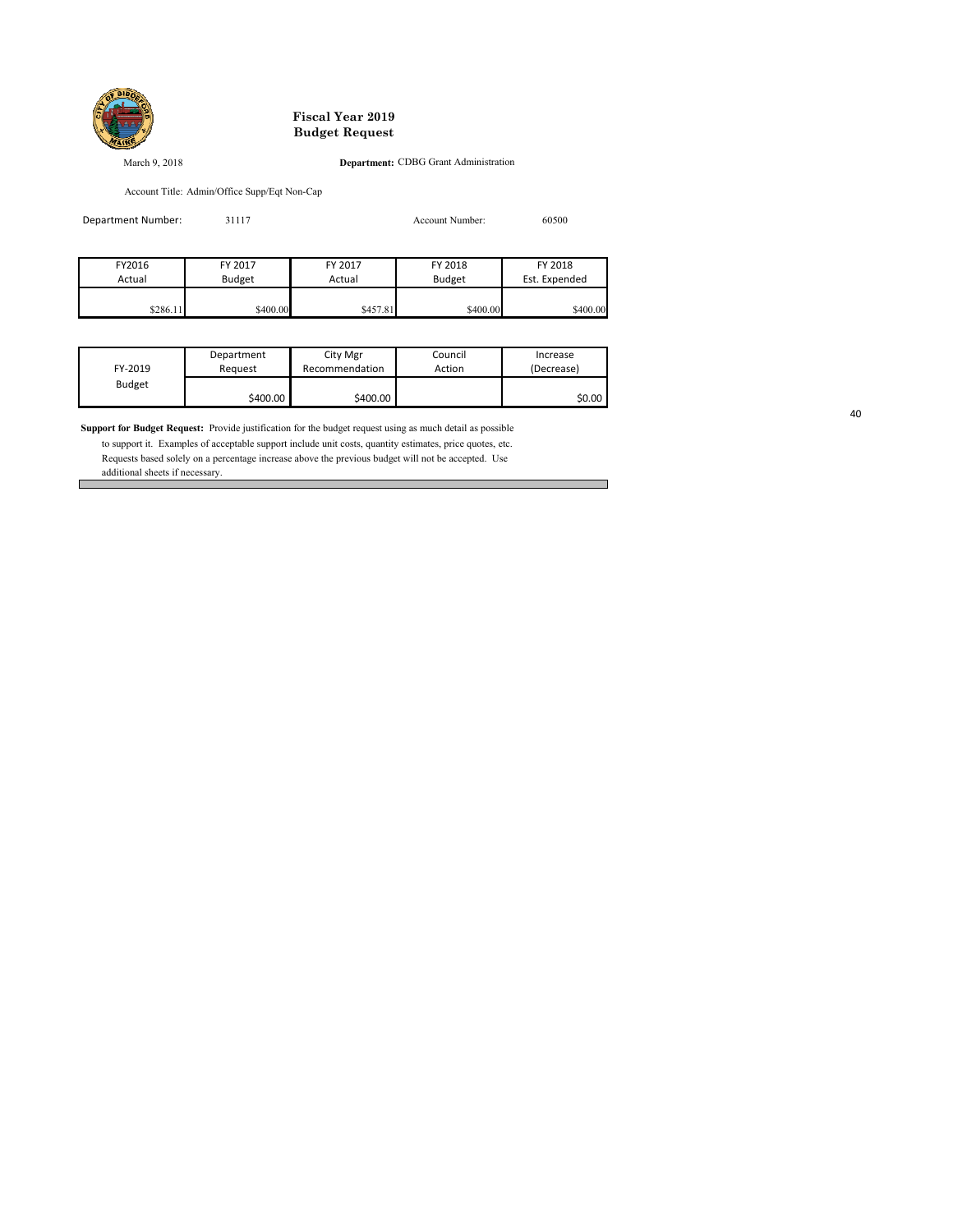

March 9, 2018 **Department:** CDBG Grant Administration

Account Title: Operating Supp/Eqt Non-Cap

Department Number: 31117 31117 Account Number: 60501

| FY2016   | FY 2017       | FY 2017  | FY 2018       | FY 2018       |
|----------|---------------|----------|---------------|---------------|
| Actual   | <b>Budget</b> | Actual   | <b>Budget</b> | Est. Expended |
|          |               |          |               |               |
| \$614.71 | \$100.00      | \$735.49 | \$100.00      | \$100.00      |

| FY-2019       | Department | City Mgr       | Council | Increase   |
|---------------|------------|----------------|---------|------------|
|               | Reauest    | Recommendation | Action  | (Decrease) |
| <b>Budget</b> | \$100.00   | \$100.00       |         | \$0.00     |

**Support for Budget Request:** Provide justification for the budget request using as much detail as possible